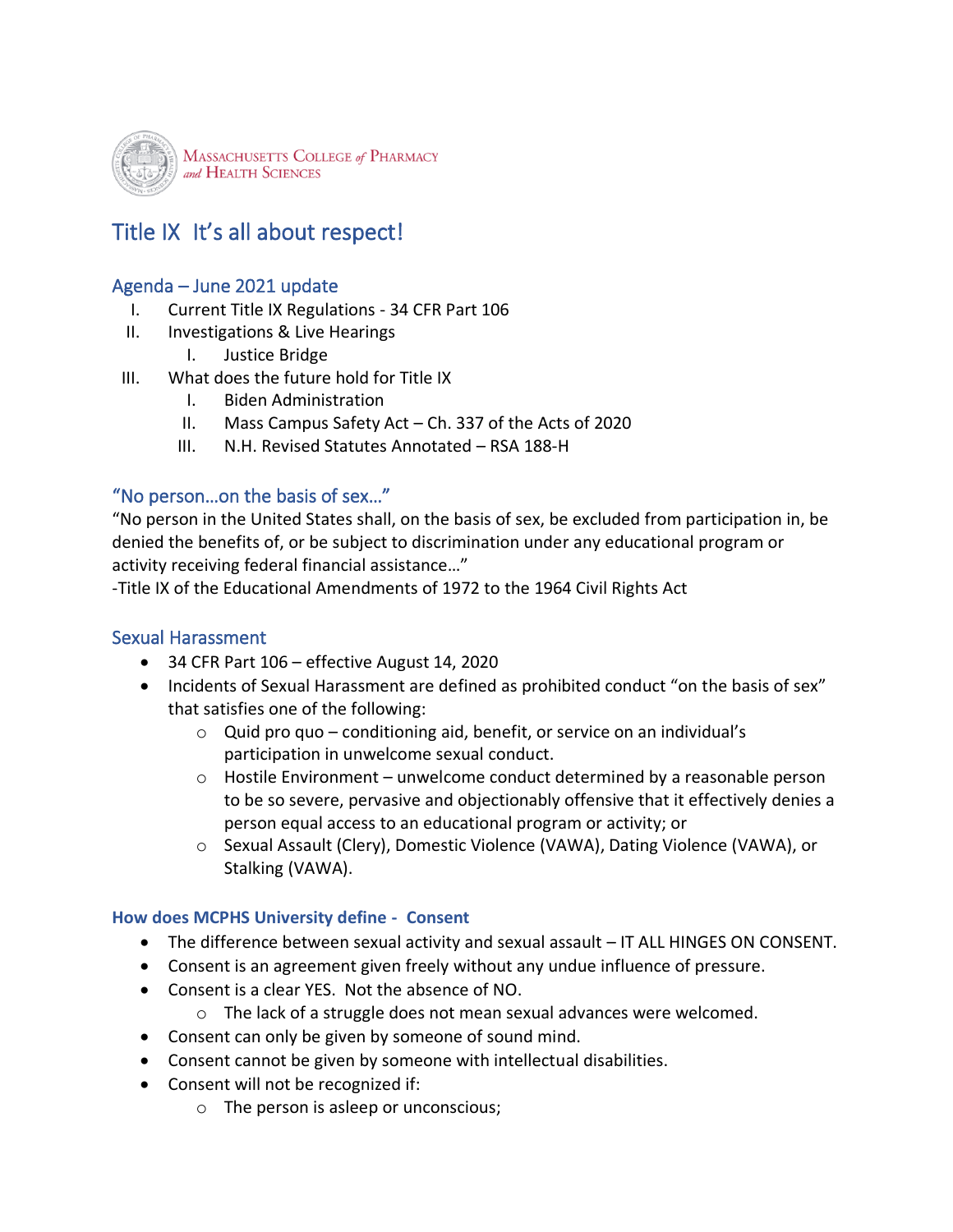- o Frightened, Coerced or Intimidated; or
- o Intoxicated or under the influence of drugs or alcohol.
- Consent can be withdrawn by either party at any time.
- Prior consent does not imply current or future consent; even in the context of an ongoing relationship.

#### **MCPHS University is obligated to respond**

- Once the school has actual knowledge of potential sexual harassment.
- That occurred within the school's "education program or activity".
- Against a "person in the United States."

#### **Actual Knowledge**

MCPHS University has actual knowledge of potential sexual harassment when the Title IX Coordinator, the Chief Human Resources Officer, or the Senior Student Affairs Officer (Dean of Students) is notified.

Title IX Coordinator Dawn M. Ballou 617.732.2077 [Dawn.Ballou@mcphs.edu](mailto:Dawn.Ballou@mcphs.edu)

Chief Human Resources Office Kevin Dolan 617.732.2144 [Kevin.Dolan@mcphs.edu](mailto:Kevin.Dolan@mcphs.edu)

Senior Student Affairs Officer (Dean of Students) Jacinda Félix Haro 617.732.2929 [Jacinda.Felixharo@mcphs.edu](mailto:Jacinda.Felixharo@mcphs.edu)

#### **Who should report incidents of potential Title IX violations ?**

- University Administration
- Staff in the Dean of Students Office
- Staff in Human Resources
- Public Safety personnel
- All other Faculty and Staff
	- o Deans Department Chairs Program Directors Faculty Advisors Preceptors Clinical Instructors - Adjuncts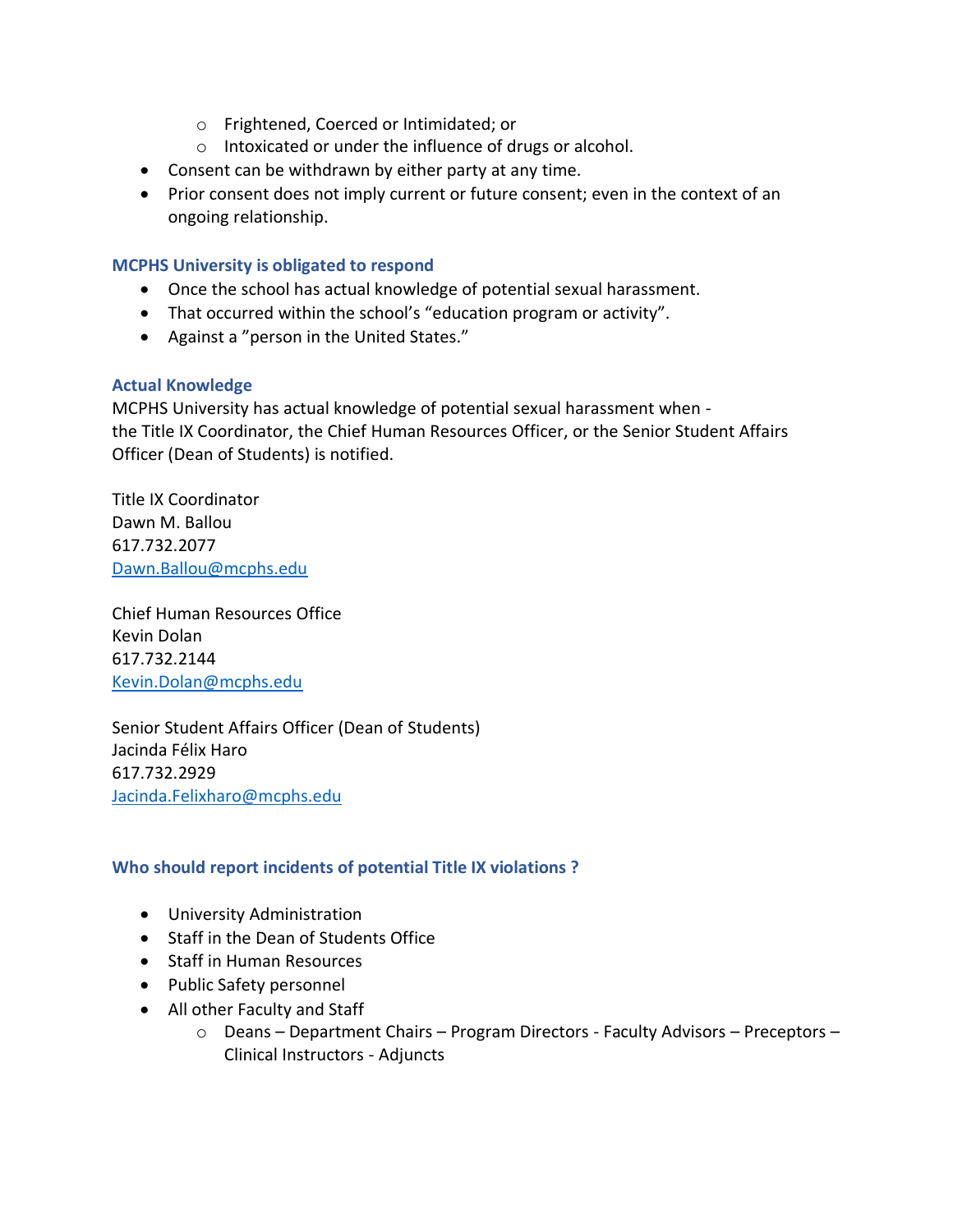### **Confidentiality**

- MCPHS University Office of Counseling is the only confidential source at the University.
- A Counselor working within the scope of their professional license is the only Confidential Resource Advisor.
- A report of sexual misconduct to anyone else they have a duty to report it to the Title IX Coordinator.

### Title IX Coordinator notified of a potential Title IX violation

What is the analysis ?

- Did the conduct occur within the school's "education program or activity";
	- $\circ$  Includes locations, events, or circumstances over which the school exercises substantial control over the Respondent and the context in which the sexual harassment occurred.
- Against a "person in the United States";
	- o The 2020 regulations limit Title IX to discrimination occurring "against a person in the United States." By its plain text, the statute does not have extraterritorial application.

### The Parties

- Complainant The person who claims to be the victim of the prohibited conduct.
- Respondent The person alleged to have committed the prohibited conduct.
- The parties can be students, employees, or third parties.
- The parties must be participating or attempting to participate in the schools education program or activities.

### The University has actual knowledge of a potential Title IX violation

- The Title IX Coordinator must promptly contact the Complainant to:
	- o Discuss supportive measures;
	- $\circ$  To consider the complainant's wishes with respect to supportive measures;
	- o To inform the Complainant of the availability of supportive measures with or without the filing of a formal complaint;
	- o To explain the grievance process and the filing of a formal complaint.

### Supportive Measures

- Designed to restore or preserve access to the school's education program or activity without unreasonably burdening the other party.
- Designed to protect the safety of all parties and the school's educational environment and deter sexual harassment.
- Emergency removal may still be appropriate, provided the school undertakes "individualized safety and risk analysis, determines that an immediate threat to the health or safety of students or employees justifies, removal, and provides the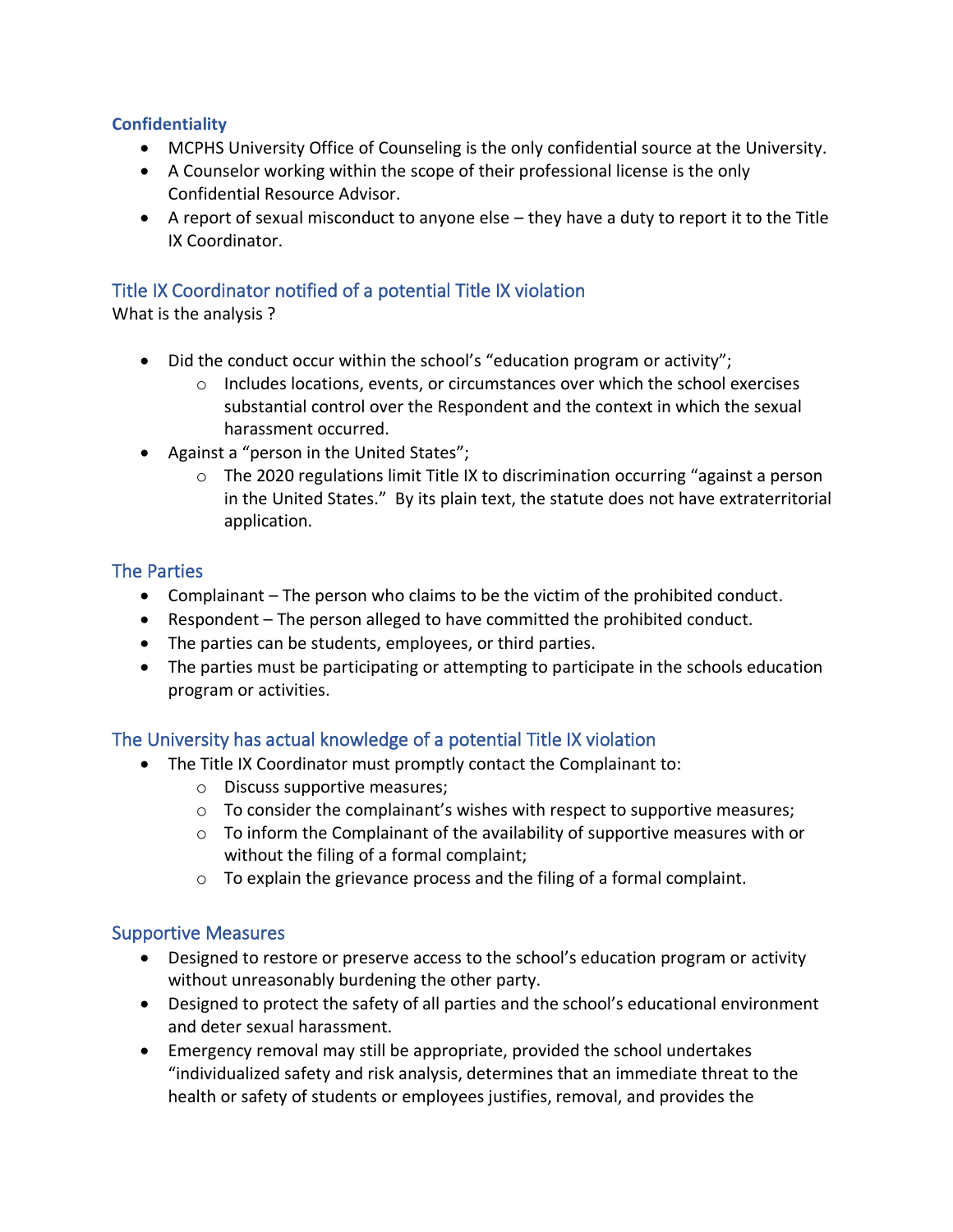Respondent with notice an opportunity to challenge the decision immediately following removal. Administrative leave of non-students during investigations also permitted.

- Supportive measures should be non-disciplinary, non-punitive individualized services offered as appropriate, as reasonably available, and without fee or charge to the Complainant or the Respondent. Such as:
	- o Counseling, modifications to work or class schedules, escort services, mutual no contact orders, leave of absences, changes in work or housing locations, extensions of deadlines or other course-related adjustments.

## Formal Complaints

- Written notice signed by the Complainant, provide details of the incident (time, place, parties, behavior alleged to be prohibited conduct);
- Formal Resolution Process or Informal Resolution Process (one exception);
	- o Sexual harassment by an employee against a student.
- Written notice to the parties including section of the code alleged to be violated and potential sanctions;
- Thorough and fair investigation Report to the parties with all evidence and ten (10) days to review and comment upon;
- Live Hearing presided over by Three (3) Decision Makers (DM); and
	- $\circ$  Evidentiary decisions made by hearing officer, advisors must be provided for the parties if they don't have one, cross examination allowed by advisors, if a party or witness will not participate in the live hearing, their testimony and evidence will not be considered in determining responsibility, preponderance of evidence standard – more likely than not, DM notifies parties as to determination of responsibility
- Appeal only 3 grounds available to both parties except for this would have affected outcome..
	- o Procedural irregularity
	- o New evidence
	- o Bias

### Incident – Threshold Questions Whos is the Complainant? Who is the Respondent?

- Conduct on the "basis of sex" that satisfies the definition pursuant to 34 CFR Part 106 YES
- Conduct occurred after August 14, 2021 YES
- Occurs in the school's education program or activity YES
- Occurs in the United States YES
- Complainant and Respondent are participating in or attempting to participate in an education program or activity at the school at the time the complaint is filed – YES
	- $\circ$  Complainant does not wish to file a formal complaint supportive measures ongoing
	- $\circ$  Complainant does wish to file a formal complaint written complaint signed by the Complainant and both parties receive written notice of the complaint with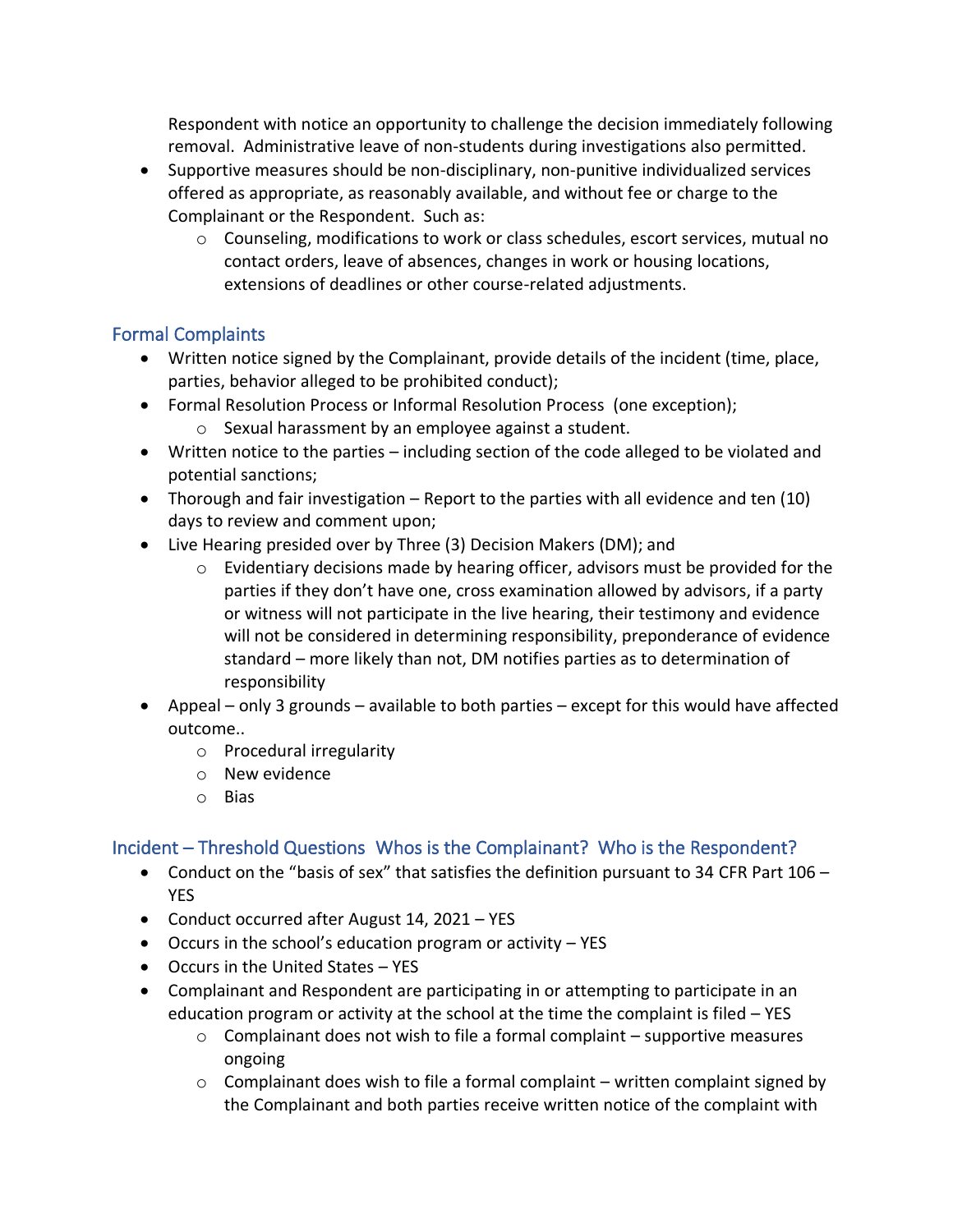sufficient time to prepare before the first meeting – supportive measures offered to both parties.

o Threat Assessment

### Process

#### Informal Resolution Process\*

- Both parties give voluntary, informed, written consent Respondent does not dispute material facts, admits responsibility, and agree to resolve outside formal process
- Any time prior to agreeing to a resolution, any party has the right to withdraw and choose the formal grievance process

*\*Informal Resolution process not allowed to resolve complaints of sexual harassment by an employee against a student*

### Formal Grievance Process

- Investigation
	- o Reliable, adequate, thorough, prompt, impartial
- 10-day review of evidence and report
- Live Hearing w/ cross examination of parties
- Written determination as to responsibility issued by the Decision Makers
- Appeal on 3 bases that could have affected the outcome; procedural irregularity, newly discovered evidence, Title IX personnel had a conflict of interest or bias.

### 2020 Regulations additional requirements

- Title IX information on the University website www.mcphs.edu/TitleIX
	- o Title IX Policy and other related policies
	- o Title IX Coordinator and Team contact information
	- o Process and Procedures
	- o Training Materials
- Specific Training Requirements and posting of training materials to web
- Reporting obligations and postings on web

### Justice Bridge MOU and Agreement

- Justice Bridge Legal Center, a law incubator associated with the University of Massachusetts School of Law at the University of Massachusetts Dartmouth.
- Justice Bridge will develop and provide a pool of Mediators, Advisors, Appeals Officers, Appellate Administrators, Investigators, and Decision Makers within the Justice Bridge incubator community in support of Title IX processes at MCPHS University. Justice Bridge to provide services in conjunction with the MCPHS University Title IX processes in place.

### Advisors – Decision Makers - Investigators

• Advisor – An Advisor asks cross-examination questions at the live hearing. Advisors may also be called upon to provide consultation and advice to a party and assist individuals